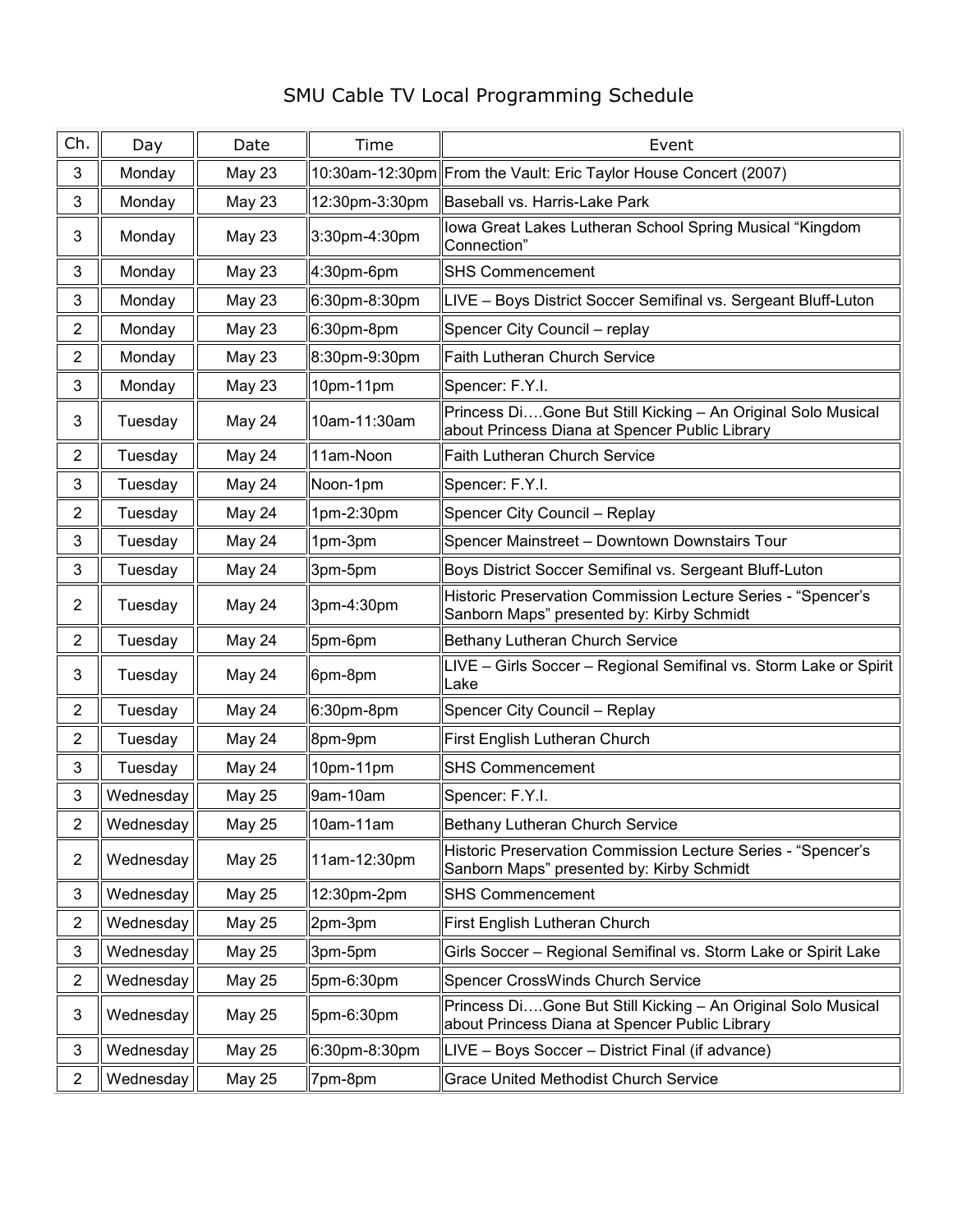| $\overline{2}$   | Wednesday | <b>May 25</b> | 8:30pm-9:30pm  | Sacred Heart Catholic Mass                                                                                             |
|------------------|-----------|---------------|----------------|------------------------------------------------------------------------------------------------------------------------|
| 3                | Wednesday | <b>May 25</b> | 9:30pm-11:30pm | Softball vs. Okoboji                                                                                                   |
| $\overline{2}$   | Thursday  | May 26        | 8am-9am        | <b>Sacred Heart Catholic Mass</b>                                                                                      |
| $\overline{2}$   | Thursday  | May 26        | 10am-11am      | <b>Grace United Methodist Church Service</b>                                                                           |
| 3                | Thursday  | May 26        | 10am-1pm       | Clay County Fair Speedway Races: "Clay County Classic"                                                                 |
| $\boldsymbol{2}$ | Thursday  | May 26        | 12:30pm-1pm    | LIVE - Mayor's Update                                                                                                  |
| 3                | Thursday  | <b>May 26</b> | 1pm-3pm        | Softball vs. Okoboji                                                                                                   |
| $\mathbf{3}$     | Thursday  | May 26        | 3pm-5pm        | From the Vault: Many Voices Choir Spring Concert (2012)                                                                |
| $\overline{2}$   | Thursday  | May 26        | 5pm-6:30pm     | Historic Preservation Commission Lecture Series: "The History of<br>the Clay County Fair" Presented by: Jeremy Parsons |
| 3                | Thursday  | May 26        | 6pm-8pm        | LIVE - Girls Soccer - Regional Final (if advance)                                                                      |
| $\overline{2}$   | Thursday  | May 26        | 7pm-8pm        | <b>First Baptist Church Service</b>                                                                                    |
| $\overline{2}$   | Thursday  | May 26        | 8:30pm-9:30pm  | First Congregational Church Worship Service                                                                            |
| 3                | Thursday  | May 26        | 9pm-11pm       | Boys Soccer - District Final (if advance)                                                                              |
| 3                | Thursday  | <b>May 26</b> | 11pm-12am      | Spencer: F.Y.I.                                                                                                        |
| $\overline{2}$   | Friday    | May 27        | 9:30am-10:30am | <b>First Congregational Church Worship Service</b>                                                                     |
| 3                | Friday    | May 27        | 10am-Noon      | Girls Soccer - Regional Semifinal vs. Storm Lake or Spirit Lake                                                        |
| $\overline{2}$   | Friday    | May 27        | 11am-Noon      | <b>First Baptist Church Service</b>                                                                                    |
| $\overline{2}$   | Friday    | May 27        | Noon-12:30pm   | Mayor's Update - replay                                                                                                |
| 3                | Friday    | May 27        | Noon-1pm       | Spencer: F.Y.I.                                                                                                        |
| 3                | Friday    | May 27        | 1pm-3pm        | Boys District Soccer Semifinal vs. Sergeant Bluff-Luton                                                                |
| $\overline{2}$   | Friday    | May 27        | 1pm-2:30pm     | Historic Preservation Commission Lecture Series: "The History of<br>the Clay County Fair" Presented by: Jeremy Parsons |
| 3                | Friday    | May 27        | 3pm-5pm        | Boys Soccer - District Final (if advance)                                                                              |
| 3                | Friday    | May 27        | 5pm-7pm        | Girls Soccer - Regional Final (if advance)                                                                             |
| 2                | Friday    | May 27        | 6:30pm-8pm     | Living Word Outreach Ministries Praise Service                                                                         |
| 3                | Friday    | May 27        | 7pm-9pm        | Softball vs. Okoboji                                                                                                   |
| $\overline{2}$   | Friday    | May 27        | 8:30pm-10pm    | Historic Preservation Commission Lecture Series - "Spencer's<br>Sanborn Maps" presented by: Kirby Schmidt              |
| 3                | Friday    | May 27        | 9pm-10pm       | Heritage Center Lunch & Learn - Weddings                                                                               |
| 3                | Friday    | May 27        | 10pm-1am       | Clay County Fair Speedway Races: "Clay County Classic"                                                                 |
| 3                | Saturday  | May 28        | 9am-10am       | Spencer: FYI                                                                                                           |
| 3                | Saturday  | May 28        | 10am-11am      | Heritage Center Lunch & Learn - Weddings                                                                               |
| $\overline{2}$   | Saturday  | May 28        | 10:30am-Noon   | Spencer CrossWinds Church Service                                                                                      |
| 3                | Saturday  | May 28        | 11am-1pm       | Boys District Soccer Semifinal vs. Sergeant Bluff-Luton                                                                |
| 3                | Saturday  | May 28        | 1pm-3pm        | Boys Soccer - District Final (if advance)                                                                              |
| $\overline{2}$   | Saturday  | May 28        | 1pm-2:30pm     | Historic Preservation Commission Lecture Series - "Spencer's<br>Sanborn Maps" presented by: Kirby Schmidt              |